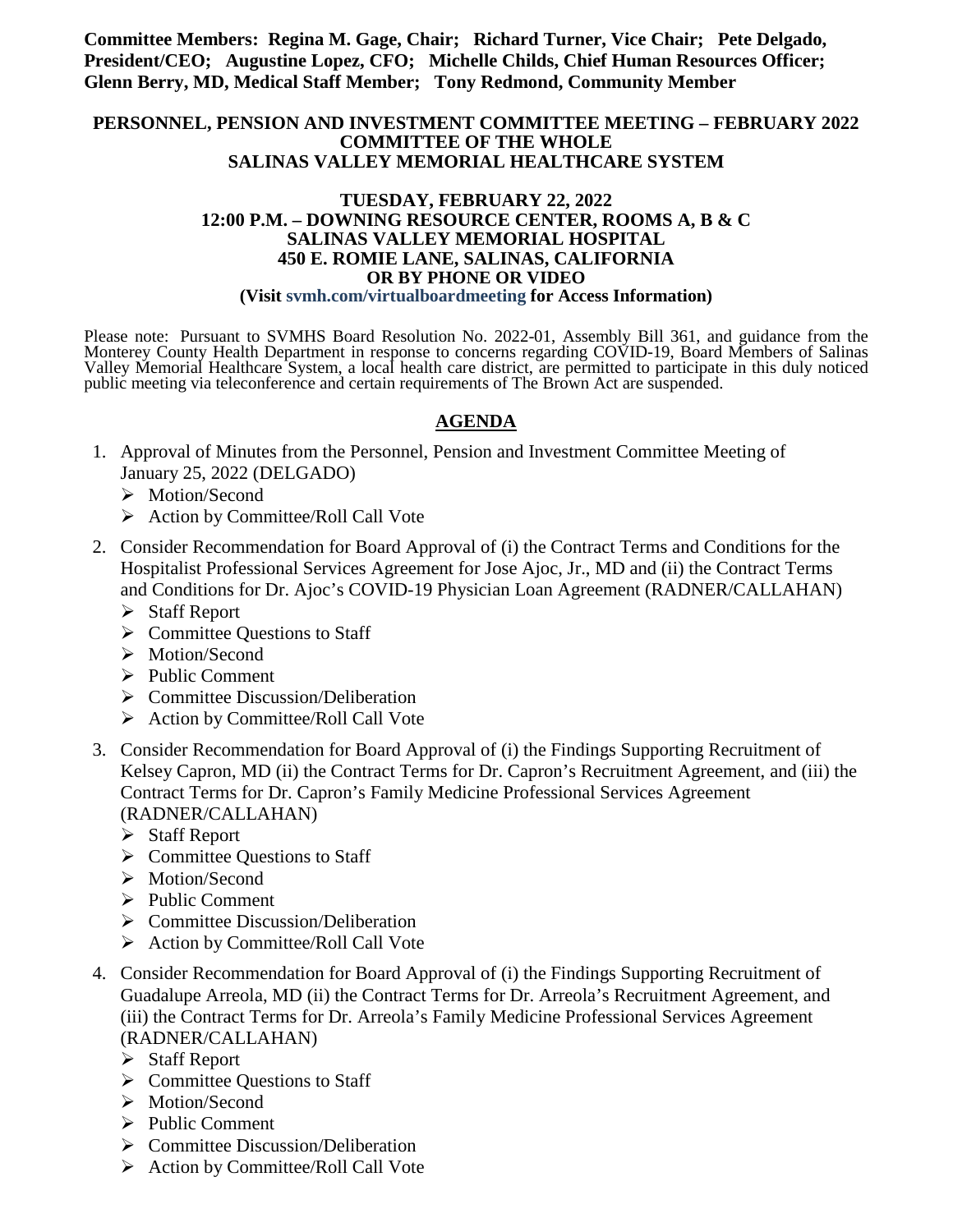- 5. Human Resources Metrics (CHILDS)
- 6. Impact and Strategy in a Rising Interest Rate Environment for the SVMH Reserves (LOPEZ/TIM SKELLY OF GRAYSTONE CONSULTING)
- 7. Financial and Statistical Review (LOPEZ)
- 8. Public Input

This opportunity is provided for members of the public to make a brief statement, not to exceed three (3) minutes, on issues or concerns within the jurisdiction of this District Board which are not otherwise covered under an item on this agenda.

9. Closed Session

(See Attached Closed Session Sheet information)

- 10. Reconvene Open Session/Report on Closed Session
- 11. Adjournment The March 2022 Personnel, Pension and Investment Committee Meeting is scheduled for **Tuesday, March 22, 2022 at 12:00 p.m.**

Notes: This Committee meeting may be attended by Board Members who do not sit on this Committee. In the event that a quorum of the entire Board is present, this Committee shall act as a Committee of the Whole. In either case, any item acted upon by the Committee or the Committee of the Whole will require consideration and action by the full Board of Directors as a prerequisite to its legal enactment.

The Committee packet is available at the Committee Meeting, at [www.svmh.com,](http://www.svmh.com/) and in the Human Resources Department of the District. All items appearing on the agenda are subject to action by the Committee.

Requests for a disability related modification or accommodation, including auxiliary aids or services, in order to attend or participate in a meeting should be made to the Executive Assistant during regular business hours at 831- 755-0741. Notification received 48 hours before the meeting will enable the District to make reasonable accommodations.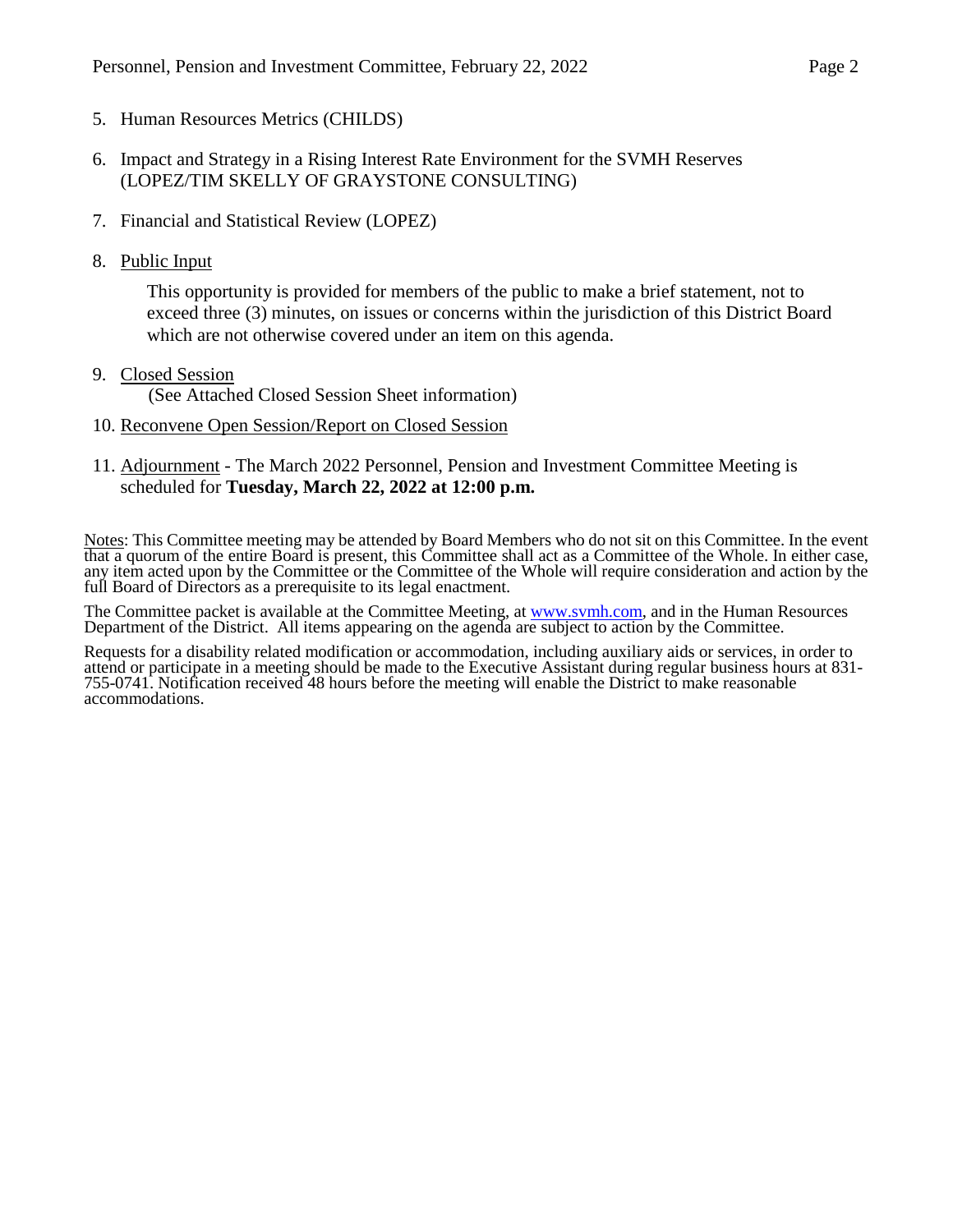#### **PERSONNEL, PENSION AND INVESTMENT COMMITTEE MEETING OF THE BOARD OF DIRECTORS – COMMITTEE OF THE WHOLE**

#### **AGENDA FOR CLOSED SESSION**

Pursuant to California Government Code Section 54954.2 and 54954.5, the board agenda may describe closed session agenda items as provided below. No legislative body or elected official shall be in violation of Section 54954.2 or 54956 if the closed session items are described in substantial compliance with Section 54954.5 of the Government Code.

## **CLOSED SESSION AGENDA ITEMS**

## **[ ] LICENSE/PERMIT DETERMINATION**

(Government Code §54956.7)

**Applicant(s)**: (Specify number of applicants)

# **[ ] CONFERENCE WITH REAL PROPERTY NEGOTIATORS**

(Government Code §54956.8)

**Property:** (Specify street address, or if no street address, the parcel number or other unique reference, of the real property under negotiation):

**Agency negotiator:** (Specify names of negotiators attending the closed session):

**Negotiating parties**: (Specify name of party (not agent):

**Under negotiation:** (Specify whether instruction to negotiator will concern price, terms of payment, or both):

#### **[ ] CONFERENCE WITH LEGAL COUNSEL-EXISTING LITIGATION** (Government Code §54956.9(d)(1))

Name of case: (Specify by reference to claimant's name, names of parties, case or claim numbers): , or

**Case name unspecified:** (Specify whether disclosure would jeopardize service of process or existing settlement negotiations):

# **[ ] CONFERENCE WITH LEGAL COUNSEL-ANTICIPATED LITIGATION**

(Government Code §54956.9)

Significant exposure to litigation pursuant to Section  $54956.9(d)(2)$  or (3) (Number of potential cases):

Additional information required pursuant to Section 54956.9(e):

Initiation of litigation pursuant to Section 54956.9(d)(4) (Number of potential cases):

# **[ ] LIABILITY CLAIMS**

(Government Code §54956.95)

**Claimant:** (Specify name unless unspecified pursuant to Section 54961):

**Agency claimed against**: (Specify name):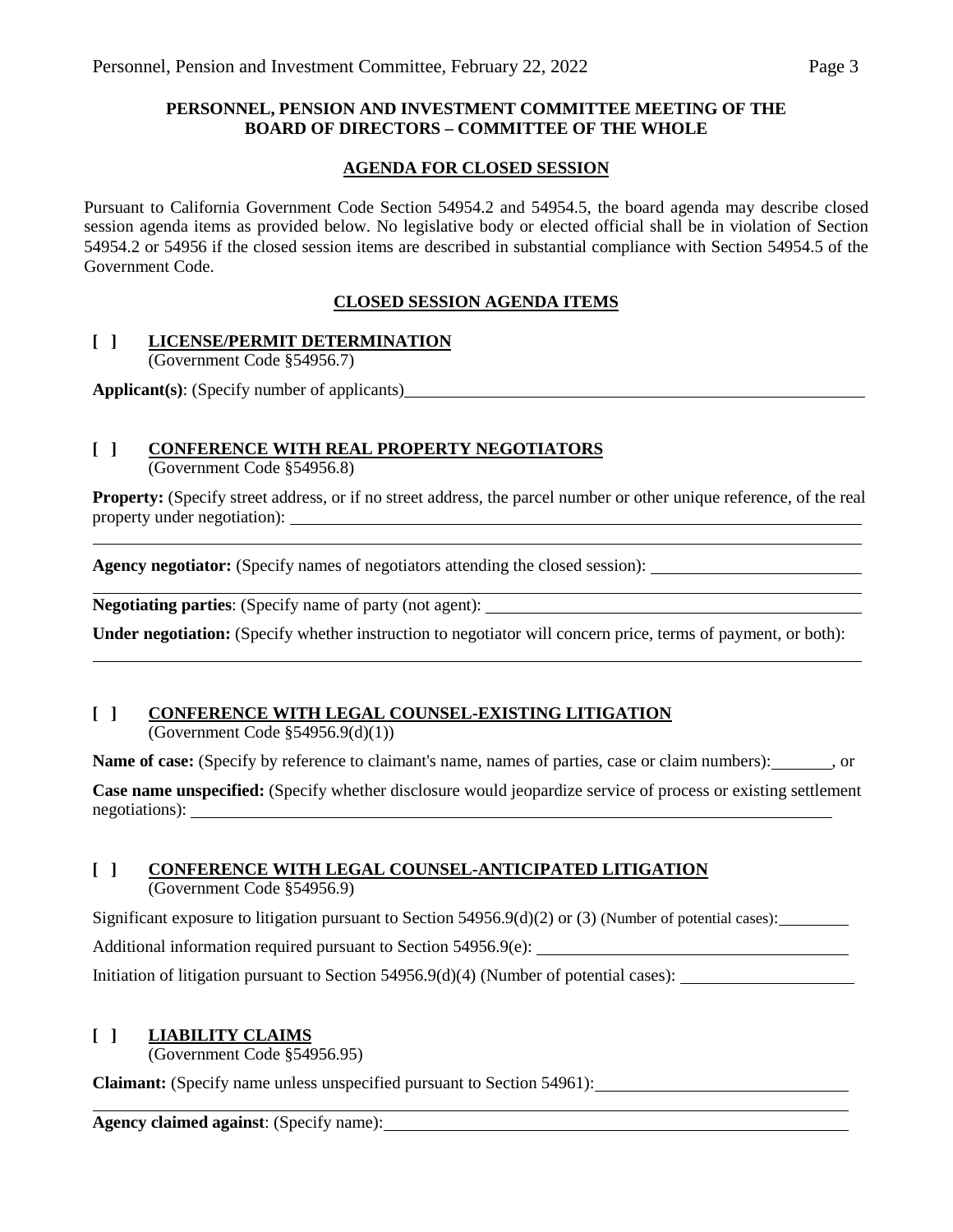#### **[ ] THREAT TO PUBLIC SERVICES OR FACILITIES** (Government Code §54957)

**Consultation with**: (Specify name of law enforcement agency and title of officer):

#### **[ ] PUBLIC EMPLOYEE APPOINTMENT**

(Government Code §54957)

**Title**: (Specify description of position to be filled):

## **[ ] PUBLIC EMPLOYMENT**

(Government Code §54957)

**Title**: (Specify description of position to be filled):

## **[ ] PUBLIC EMPLOYEE PERFORMANCE EVALUATION**

(Government Code §54957)

**Title**: (Specify position title of employee being reviewed):

## **[ ] PUBLIC EMPLOYEE DISCIPLINE/DISMISSAL/RELEASE**

(Government Code §54957)

(No additional information is required in connection with a closed session to consider discipline, dismissal, or release of a public employee. Discipline includes potential reduction of compensation.)

# **[ X ] CONFERENCE WITH LABOR NEGOTIATOR**

(Government Code §54957.6)

**Agency designated representative:** (Specify name of designated representatives attending the closed session): Pete Delgado

**Employee organization**: (Specify name of organization representing employee or employees in question): National Union of Healthcare Workers, California Nurses Association, Local 39, ESC Local 20, or

**Unrepresented employee**: (Specify position title of unrepresented employee who is the subject of the negotiations):

# **[ ] CASE REVIEW/PLANNING**

(Government Code §54957.8)

(No additional information is required to consider case review or planning.)

# **[ ] REPORT INVOLVING TRADE SECRET**

(Government Code §37606 & Health and Safety Code § 32106)

Discussion will concern: (Specify whether discussion will concern proposed new service, program, or facility):

**Estimated date of public disclosure**: (Specify month and year):